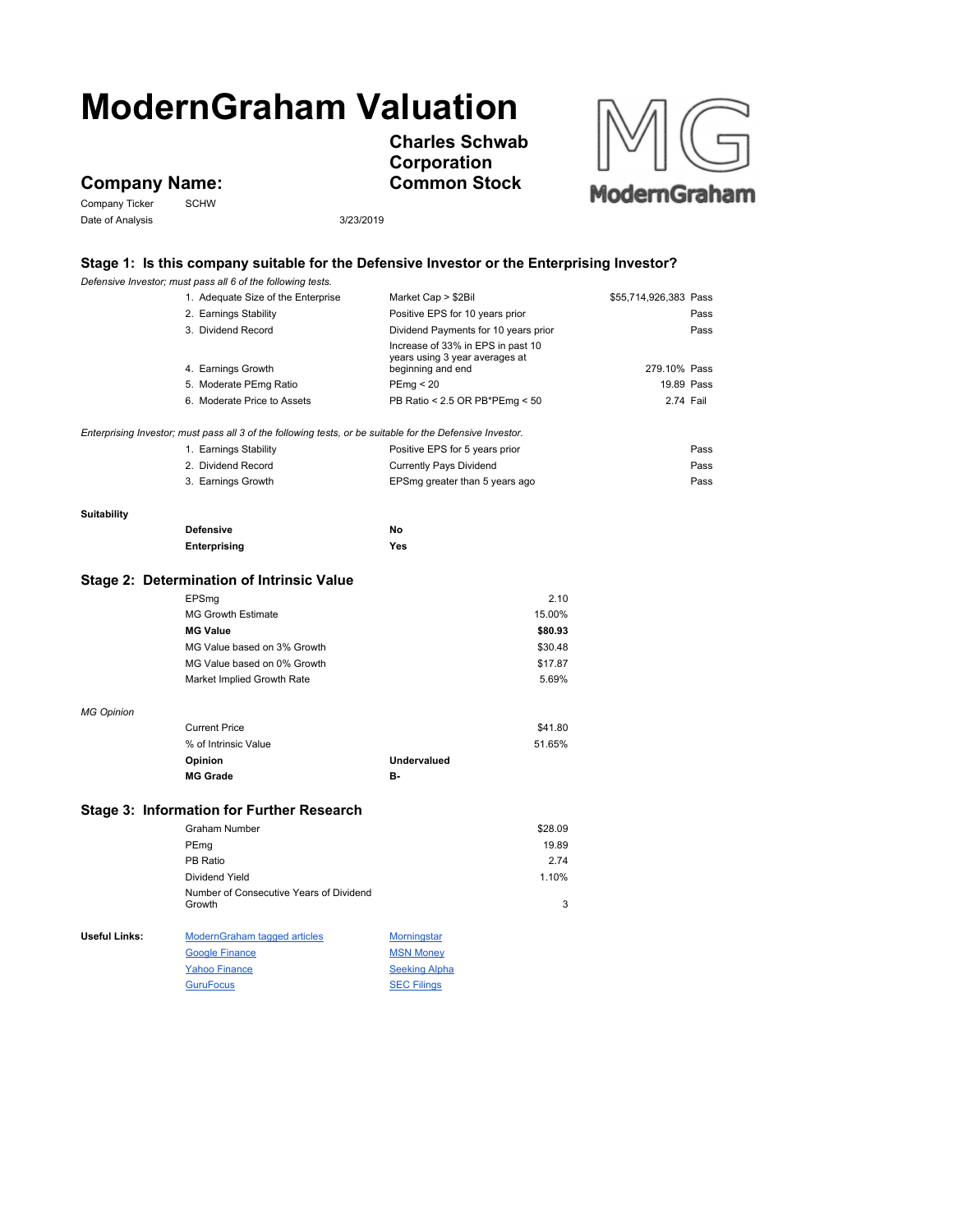| <b>EPS History</b> |        | <b>EPSmg History</b>                                |                   |
|--------------------|--------|-----------------------------------------------------|-------------------|
| Next Fiscal Year   |        |                                                     |                   |
| Estimate           |        | \$2.65 Next Fiscal Year Estimate                    | \$2.10            |
| Dec2018            | \$2.45 | Dec2018                                             | \$1.71            |
| Dec2017            | \$1.61 | Dec2017                                             | \$1.27            |
| Dec2016            | \$1.31 | Dec2016                                             | \$1.05            |
| Dec2015            | \$1.03 | Dec2015                                             | \$0.89            |
| Dec2014            | \$0.95 | Dec2014                                             | \$0.78            |
| Dec2013            | \$0.78 | Dec2013                                             | \$0.68            |
| Dec2012            | \$0.69 | Dec2012                                             | \$0.65            |
| Dec2011            | \$0.70 | Dec2011                                             | \$0.74            |
| Dec2010            | \$0.38 | Dec2010                                             | \$0.84            |
| Dec2009            | \$0.68 | Dec2009                                             | \$1.06            |
| Dec2008            | \$1.05 | Dec2008                                             | \$1.15            |
| Dec2007            | \$1.97 | Dec2007                                             | \$1.07            |
| Dec2006            | \$0.95 | Dec2006                                             | \$0.56            |
| Dec2005            | \$0.55 | Dec2005                                             | \$0.33            |
| Dec2004            | \$0.21 | Dec2004                                             | \$0.23            |
| Dec2003            | \$0.35 | Dec2003                                             | \$0.27            |
| Dec2002            |        | \$0.08 Balance Sheet Information                    | 12/1/2018         |
| Dec2001            |        | Long-Term Debt & Capital Lease<br>\$0.14 Obligation | \$6,878,000,000   |
|                    |        |                                                     |                   |
| Dec2000            |        | \$0.51 Total Assets                                 | \$296,482,000,000 |
| Dec1999            |        | \$0.49 Intangible Assets                            | \$1,379,000,000   |
|                    |        | <b>Total Liabilities</b>                            | \$275,812,000,000 |
|                    |        | Shares Outstanding (Diluted Average)                | 1,355,000,000     |